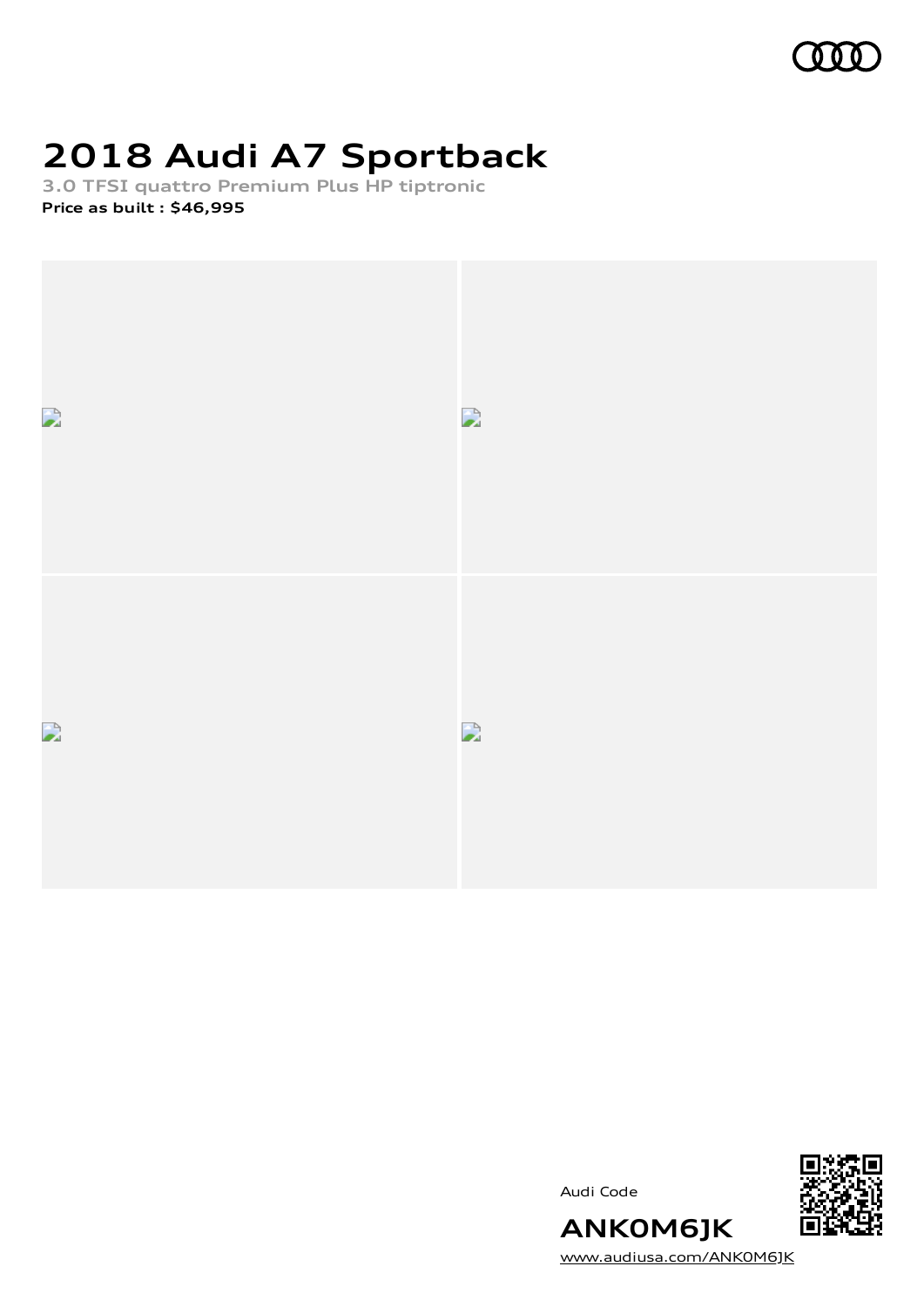### **Summary**

### **Audi 2018 Audi A7 Sportback**

3.0 TFSI quattro Premium Plus HP tiptronic

**Price as buil[t](#page-10-0)** \$46,995

#### **Exterior colour**

Mythos Black metallic

#### $\overline{\phantom{a}}$

#### **Further Information**

|                 | N٥           |
|-----------------|--------------|
| Mileage         | 31,384 miles |
| Type of vehicle | Used car     |

**Warranty**

#### **Interior colour**

| Seats     | Black        |
|-----------|--------------|
| Dashboard | Black        |
| Carpet    | Black        |
| Headliner | Lunar Silver |

### **Technical Specifications**

| Engine type                  | Six-cylinder                                  |
|------------------------------|-----------------------------------------------|
| stroke                       | Displacement/Bore and 2,995/84.5 x 89.0 cc/mm |
| Torque                       | 325 @ 2,900 - 5,300 lb-ft@rpm                 |
| Top track speed              | 130 mph mph $1$                               |
| Acceleration (0 - 60<br>mph) | 5.2 seconds seconds                           |
| Recommended fuel             | Premium                                       |

#### **Audi Code** ANK0M6JK

**Your configuration on www.audiusa.com** [www.audiusa.com/ANK0M6JK](https://www.audiusa.com/ANK0M6JK)

**Commission number** 8b19215a0a0e09b12794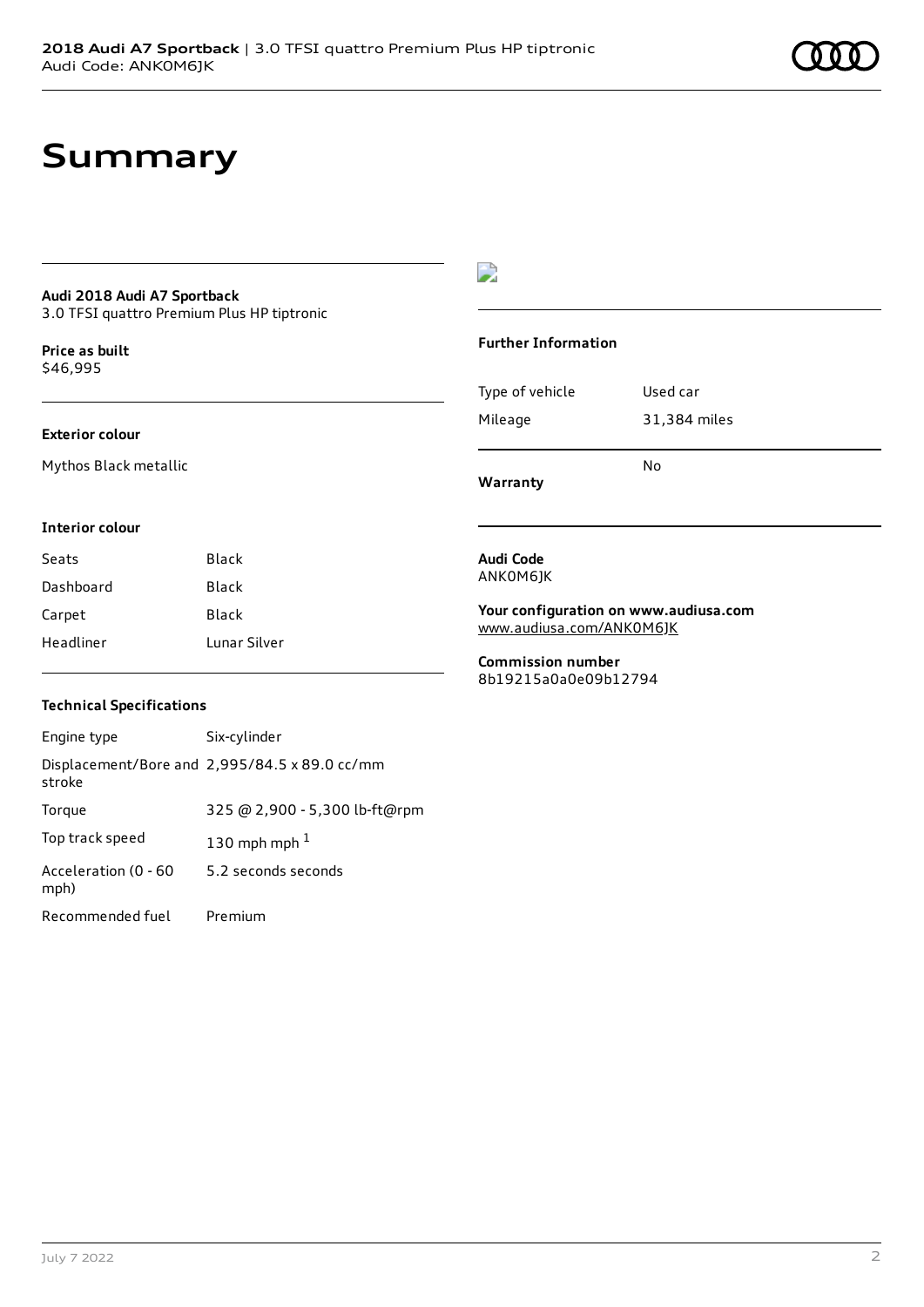### **Equipment**

Mythos Black metallic

Sport suspension system

20" 265/35 all-season tires

20" 5-spoke-W design contrast Gray wheels

Black cloth headliner

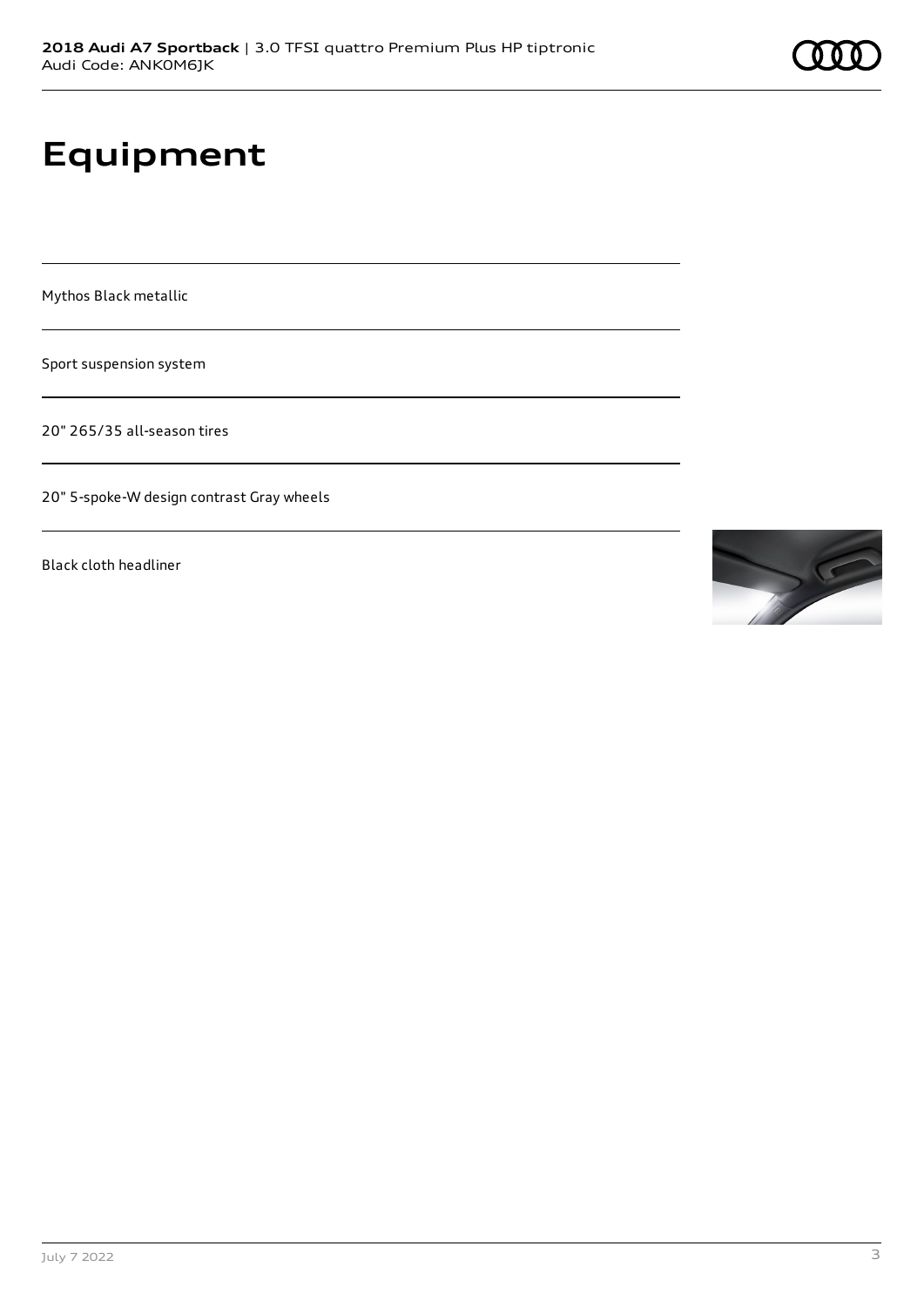### **Standard features**

#### **Safety and Security**

| 4UH | Driver and front-passenger advanced airbags<br>and knee airbags   |
|-----|-------------------------------------------------------------------|
| 1AS | Electronic Stability Control (ESC) with<br>traction control (ASR) |
| UH1 | Electromechanical parking brake                                   |
| 8T1 | Cruise control with coast, resume and<br>accelerate features      |
| VC2 | Garage door opener (HomeLink®)                                    |
| 6Y2 | Top speed electronically limited to 155 mph                       |
| QZ7 | Electromechanical power steering                                  |
| 7K6 | Tire-pressure monitoring system                                   |
| 4X3 | Front thorax side airbags and Sideguard®<br>head curtain airbags  |
| 413 | Audi advanced key-keyless start, stop and<br>entry                |
| 3B7 | Lower Anchors and Tethers for Children<br>(LATCH) in rear seats   |
|     |                                                                   |

#### **Exterior**

| 0PO             | Dual exhaust outlets with chrome tips                                                          |
|-----------------|------------------------------------------------------------------------------------------------|
| 6XI.            | Power-adjustable, auto-dimming, power-<br>folding, heated exterior side mirrors with<br>memory |
| 1S1             | Tool kit and car jack                                                                          |
| 512             | Adaptive rear spoiler                                                                          |
| 8IT             | <b>Full LED headlights</b>                                                                     |
| 803             | Automatic headlights                                                                           |
| 8SL             | LED taillights                                                                                 |
| VW <sub>5</sub> | Dual-pane acoustic glass for front side<br>windows                                             |
| 4ZB             | Aluminum trim around exterior windows                                                          |

#### **Interior**

| QE1             | Storage package                                                      |
|-----------------|----------------------------------------------------------------------|
| 3FE             | Sunroof                                                              |
| 7M1             | Aluminum door sill inlays                                            |
| 9AO             | Four-zone automatic climate control                                  |
| 4L6             | Auto-dimming interior rear view mirror                               |
| QQ2             | Contour/Ambient LED interior lighting<br>package - multicolor        |
| 1 XX            | Three-spoke multifunction sport steering<br>wheel with shift paddles |
| 2C7             | Power tilt and telescopic adjustable steering<br>column              |
| 6E3             | Front center armrest                                                 |
| 7F <sub>9</sub> | Leather-wrapped gear selector                                        |
| 4E9             | Power trunk                                                          |
| 3N)             | Split folding 60/40 rear seatbacks with pass-<br>through             |
| 7HA             | Cloth interior on doors                                              |
| N1F             | Leather seating surfaces                                             |
| 4A3             | <b>Heated front seats</b>                                            |
| 5TV             | Achat Gray Fine Grain Birch Natural Wood<br>inlays                   |

#### **Infotainment and Driver Assistance**

| U]1   | MMI <sup>®</sup> touch with handwriting-recognition<br>technology                                                                             |
|-------|-----------------------------------------------------------------------------------------------------------------------------------------------|
| 7 X 2 | Parking system plus                                                                                                                           |
| 7W3   | Audi pre sense® rear                                                                                                                          |
| UI2   | Audi smartphone interface including Apple<br>CarPlay <sup>™</sup> and Google <sup>™</sup> Android Auto <sup>™</sup> for<br>compatible devices |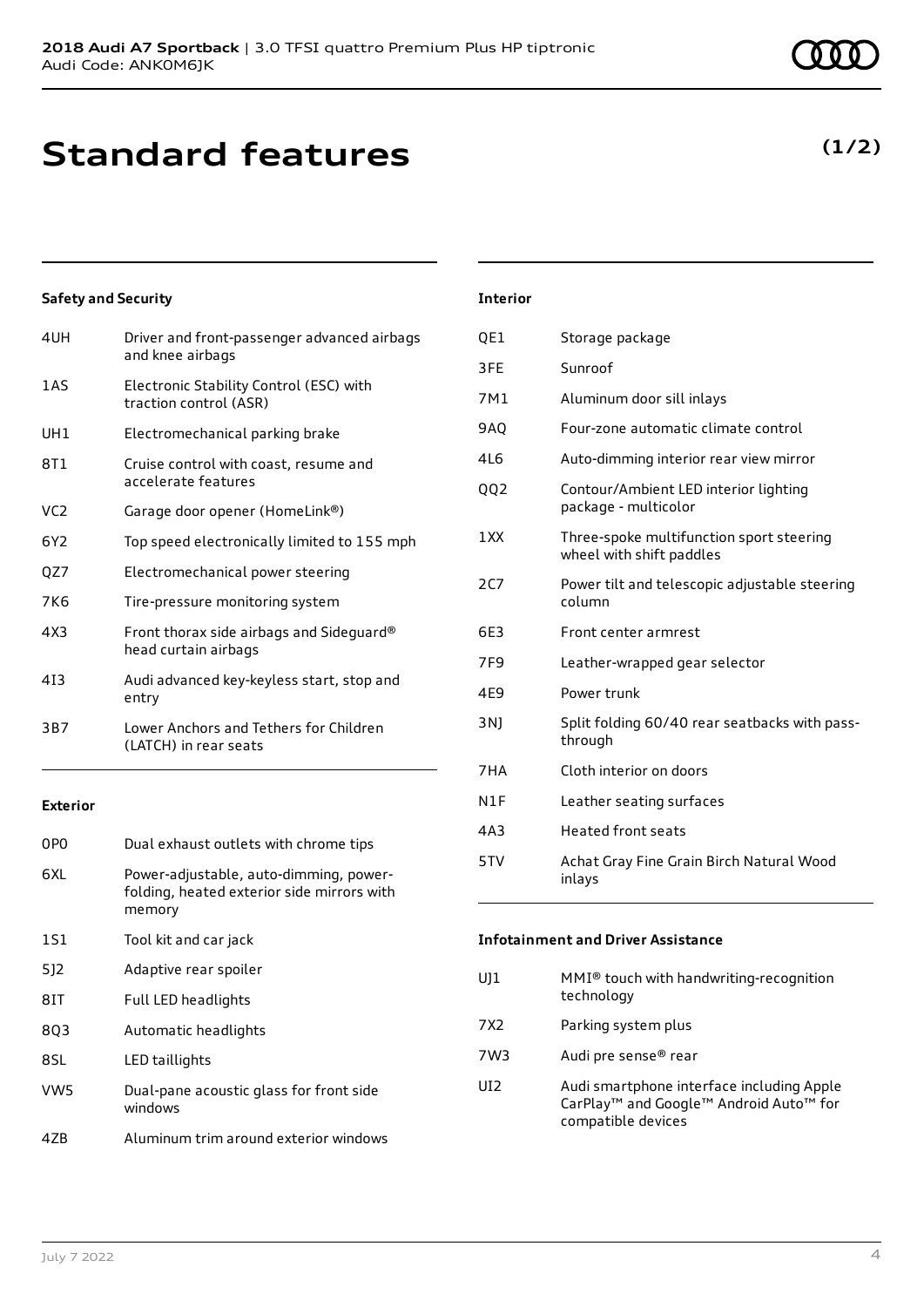**(2/2)**

# **Standard features**

#### **Infotainment and Driver Assistance**

| KA <sub>2</sub> | Rear view camera                                                                       |
|-----------------|----------------------------------------------------------------------------------------|
| 8RY             | BOSE <sup>®</sup> Surround Sound System                                                |
| 908             | 7.0" color driver information system                                                   |
| <b>7UG</b>      | MMI <sup>®</sup> Navigation plus                                                       |
| I8H             | MMI® Radio plus with ten speakers and<br>single CD player with MP3 playback capability |
| 7Y1             | Audi side assist                                                                       |
| OV <sub>3</sub> | Sirius XM <sup>®</sup> Satellite Radio                                                 |
| 9ZK             | Audi connect <sup>®</sup> with six-month trial<br>subscription                         |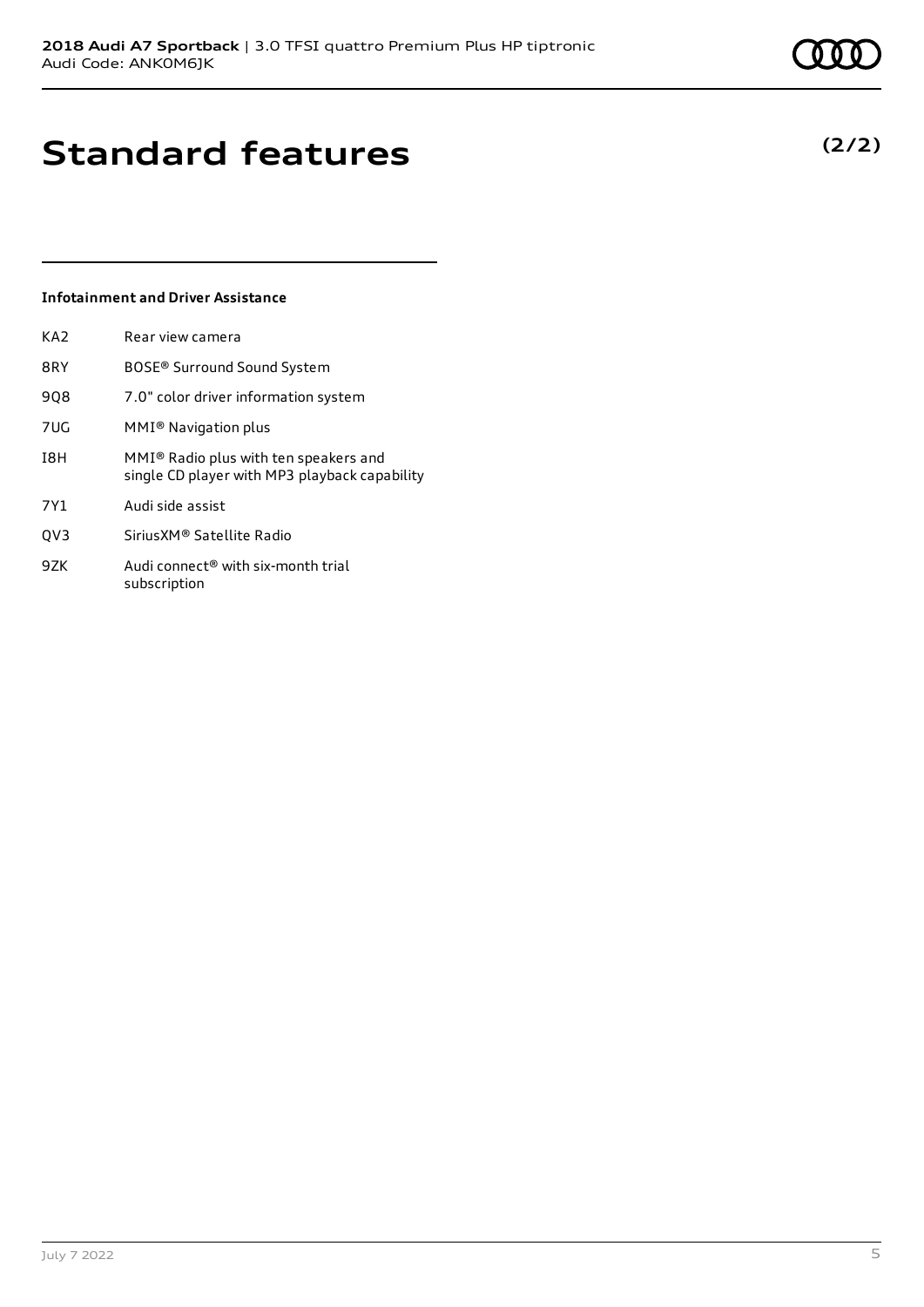### **Dealer remarks**

Audi Certified, Excellent Condition, CARFAX 1-Owner, ONLY 31,384 Miles! WAS \$47,995, PRICED TO MOVE \$3,100 below J.D. Power Retail! Heated Leather Seats, Navigation, Moonroof, Premium Sound System, Supercharged, Back-Up Camera CLICK NOW!

#### KEY FEATURES INCLUDE

Navigation, Sunroof, All Wheel Drive, Power Liftgate, Rear Air, Heated Driver Seat, Back-Up Camera, Supercharged, Premium Sound System, Satellite Radio, iPod/MP3 Input, Bluetooth, Keyless Start, Dual Zone A/C, Blind Spot Monitor Leather Seats, Rear Spoiler, MP3 Player, Keyless Entry, Remote Trunk Release.

#### OPTION PACKAGES

S LINE SPORT PACKAGE Wheels: 9.0" x 20" Bi-Color 5-Spoke W Design, Contrasting gray, partly polished, Tires: P265/35R20 AS, S Line Exterior w/Supercharged Badges, Included on bumpers and side sills, Sport Suspension, (20mm drop), AUDI GUARD ALL-WEATHER FLOOR MATS black rubber mats w/A7 logo (set of 4). Non-Smoker vehicle

#### AFFORDABLE

Rigorous 300+ point inspection performed by authorized Audi-trained technicians , \$0 deductible for warranty service , 24-Hour Roadside Assistance including towing and trip-interruption services , Complimentary Service Loaner , Audi CPO Limited Warranty is easily transferable to a subsequent private owner (at no charge), Trip-Interruption Services , Trip-Planning Services , Comprehensive Vehicle History Report is included Reduced from \$47,995.

#### WHY BUY FROM US

We Want You to Experience Audi Like Never Before. We know you chose an Audi vehicle because you want something distinct and luxurious. We know you choose a dealership because you want an experience that exceeds your expectations. Driven by the Open Road Auto Group, Audi Manhattan provides a five-star level of customer service throughout your shopping, leasing, financing and Audi service experience.

Pricing analysis performed on 5/16/2022. Horsepower calculations based on trim engine configuration. Please confirm the accuracy of the included equipment by calling us prior to purchase.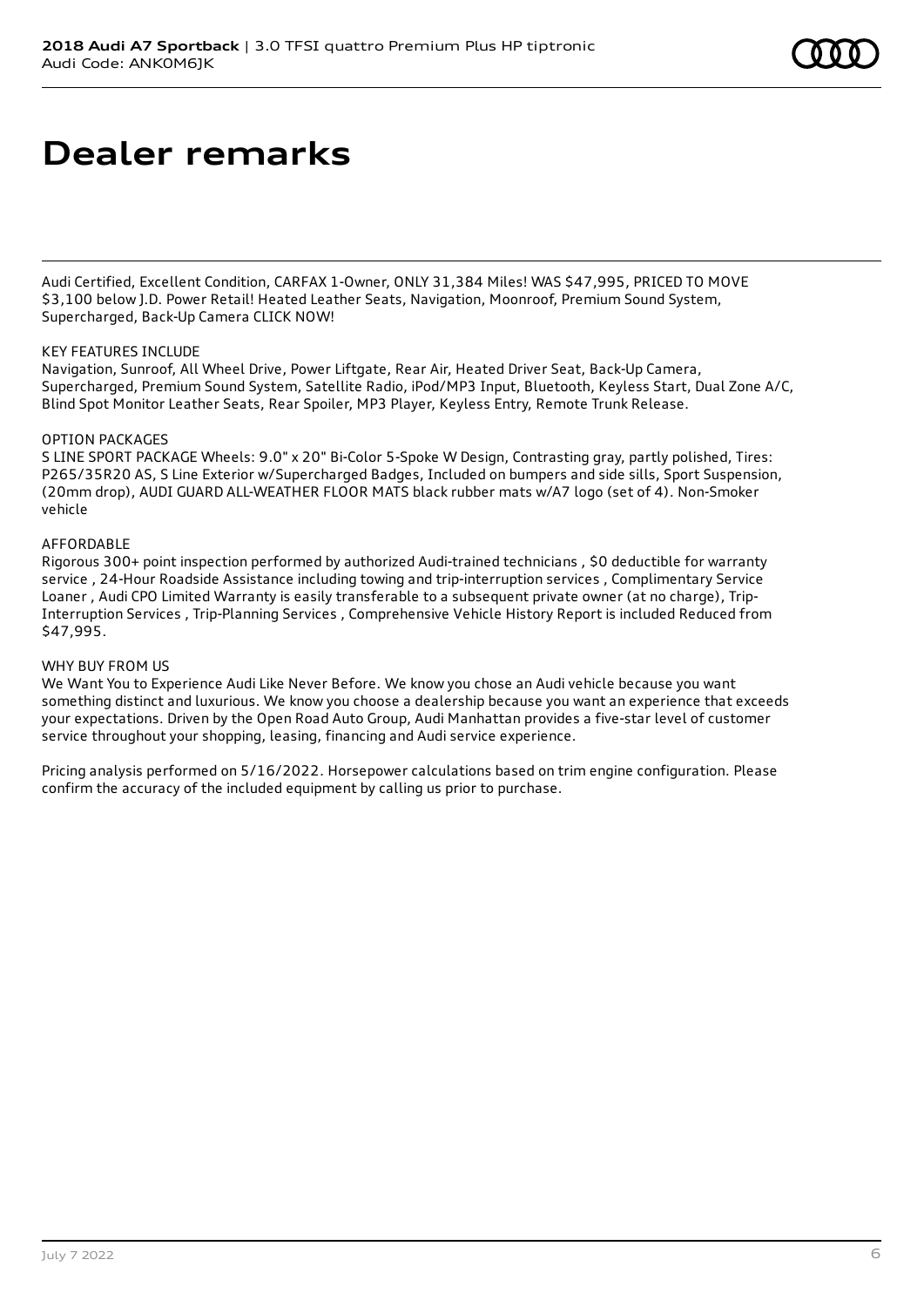### **Technical Specifications**

#### July 7 2022 7

**Engine**

| Engine type                                 | Six-cylinder                                  | Steering type                   | Electromechanical<br>system          |
|---------------------------------------------|-----------------------------------------------|---------------------------------|--------------------------------------|
| Acceleration (0 - 60<br>mph)                | 5.2 seconds seconds                           | Turning diameter, curb- 39.0 ft |                                      |
| Engine block                                | Aluminum-alloy                                | to-curb                         |                                      |
| Induction/fuel injection Supercharged/TFSI® |                                               | Steering ratio                  | 15.9:1                               |
| Displacement                                | 3.01                                          |                                 |                                      |
| Cylinder head                               | Aluminum-alloy                                | Suspension                      |                                      |
| Max. output ps/hp                           | 340 @ 5,300 - 6,500 @ rpm                     | Front axle                      | Five-link front susp                 |
| stroke                                      | Displacement/Bore and 2,995/84.5 x 89.0 cc/mm | Rear axle                       | Trapezoidal-link re                  |
| Top track speed <sup>1</sup>                | 130 mph mph                                   |                                 |                                      |
| Torque                                      | 325 @ 2,900 - 5,300 lb-ft@rpm                 | <b>Brake system</b>             |                                      |
| Valvetrain                                  | 24-valve DOHC with variable valve<br>timing   | Front brakes                    | 14.0 (ventilated d                   |
|                                             |                                               | Rear brakes                     | 13.0 (ventilated d                   |
| <b>Driveline</b>                            |                                               | <b>Body</b>                     |                                      |
| Gear ratios: 8th                            | 0.667:1                                       | Material                        | Lightweight techno                   |
| Gear ratios: 6th                            | 1.000:1                                       |                                 | aluminum exterior<br>a steel chassis |
| Gear ratios: 7th                            | 0.839:1                                       |                                 |                                      |
| Gear ratios: Reverse                        | 3.317:!                                       | <b>Warranty   Maintenance</b>   |                                      |
| Gear ratios: Final Drive 2.848: 1           |                                               |                                 |                                      |
|                                             |                                               |                                 |                                      |

**Steering**

| Gear ratios: Reverse     | 3.317:!                                                                                                    |
|--------------------------|------------------------------------------------------------------------------------------------------------|
| Gear ratios: Final Drive | 2.848:1                                                                                                    |
| Gear ratios: 4th         | 1.667:1                                                                                                    |
| Transmission             | Eight-speed Tiptronic <sup>®</sup> automatic<br>transmission with quattro <sup>®</sup> all-<br>wheel drive |
| Gear ratios: 5th         | 1.285:1                                                                                                    |
| Gear ratios: 2nd         | 3.143:1                                                                                                    |
| Gear ratios: 3rd         | 2.106:1                                                                                                    |
| Gear ratios: 1st         | 4.714:1                                                                                                    |

# pension ar suspension lisc) in lisc) in  $\log y$ body panels and Warranty 4-year/50,000-mile new vehicle limited warranty Maintenance 12-month/10,000-mile (whichever occurs first) NO CHARGE first scheduled maintenance



### **(1/2)**

power steering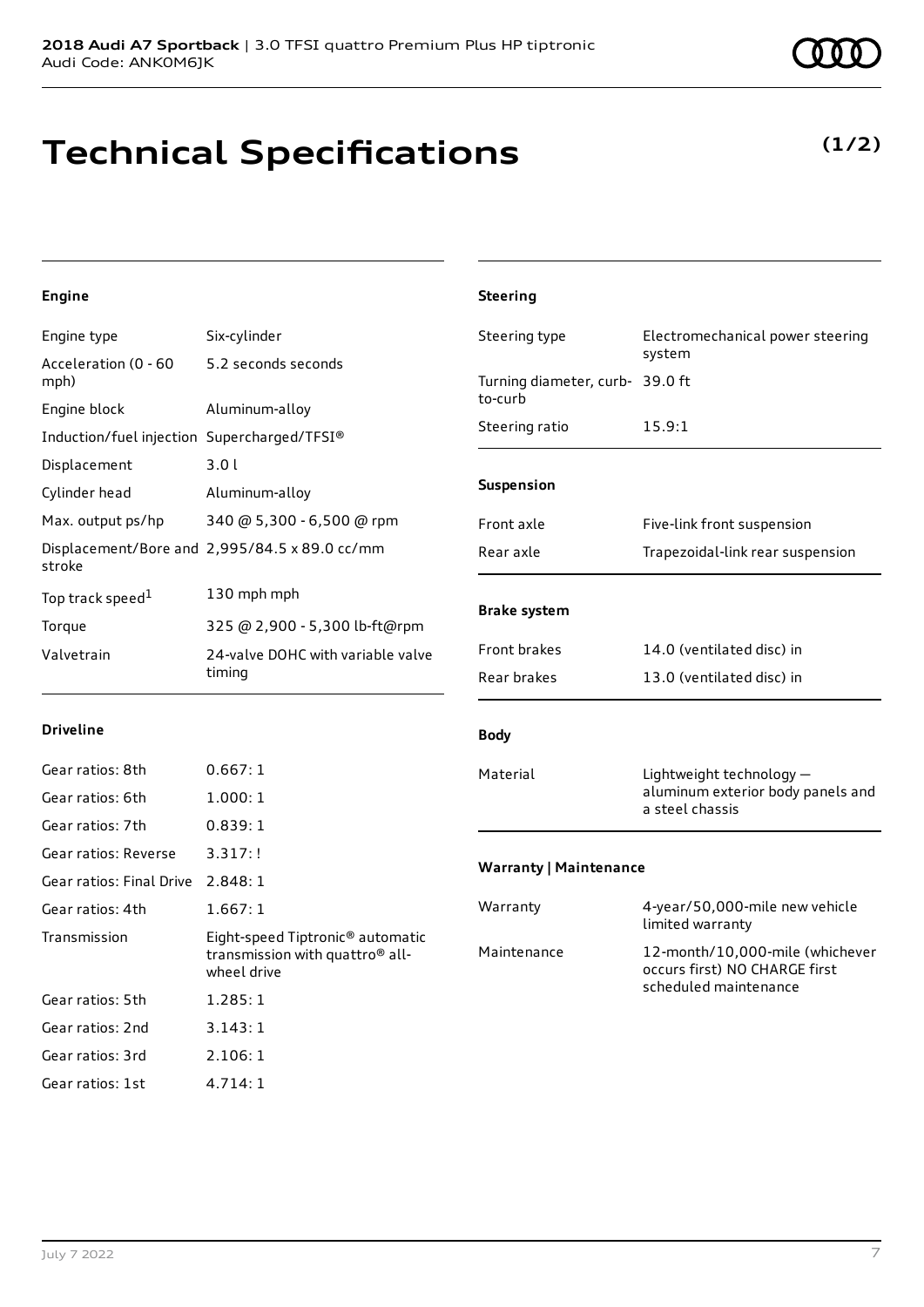### **Technical Specifications**

#### **Exterior Measurements**

| Height                        | 55.9 in   |
|-------------------------------|-----------|
| Length                        | 196.2 in  |
| Wheelbase                     | 114.7 in  |
| Drag coefficient              | $0.28$ Cw |
| Overall width with<br>mirrors | 84.2 in   |
| Track rear                    | 64.4 in   |
| Track front                   | 64.7 in   |
| Curb weight                   | 4,255 lb  |

#### **Interior measurements**

| Seating capacity                          | 4                     |
|-------------------------------------------|-----------------------|
| Shoulder room, rear                       | 55.9 in               |
| Leg room, rear                            | 37.0 in               |
| Shoulder room, front                      | 57.2 in               |
| Head room, rear                           | 36.6 in               |
| Leg room, front                           | 41.3 in               |
| Head room, front                          | 36.9 in               |
| Cargo volume, rear<br>seatbacks up/folded | 24.5/TBD cu ft, cu ft |

**(2/2)**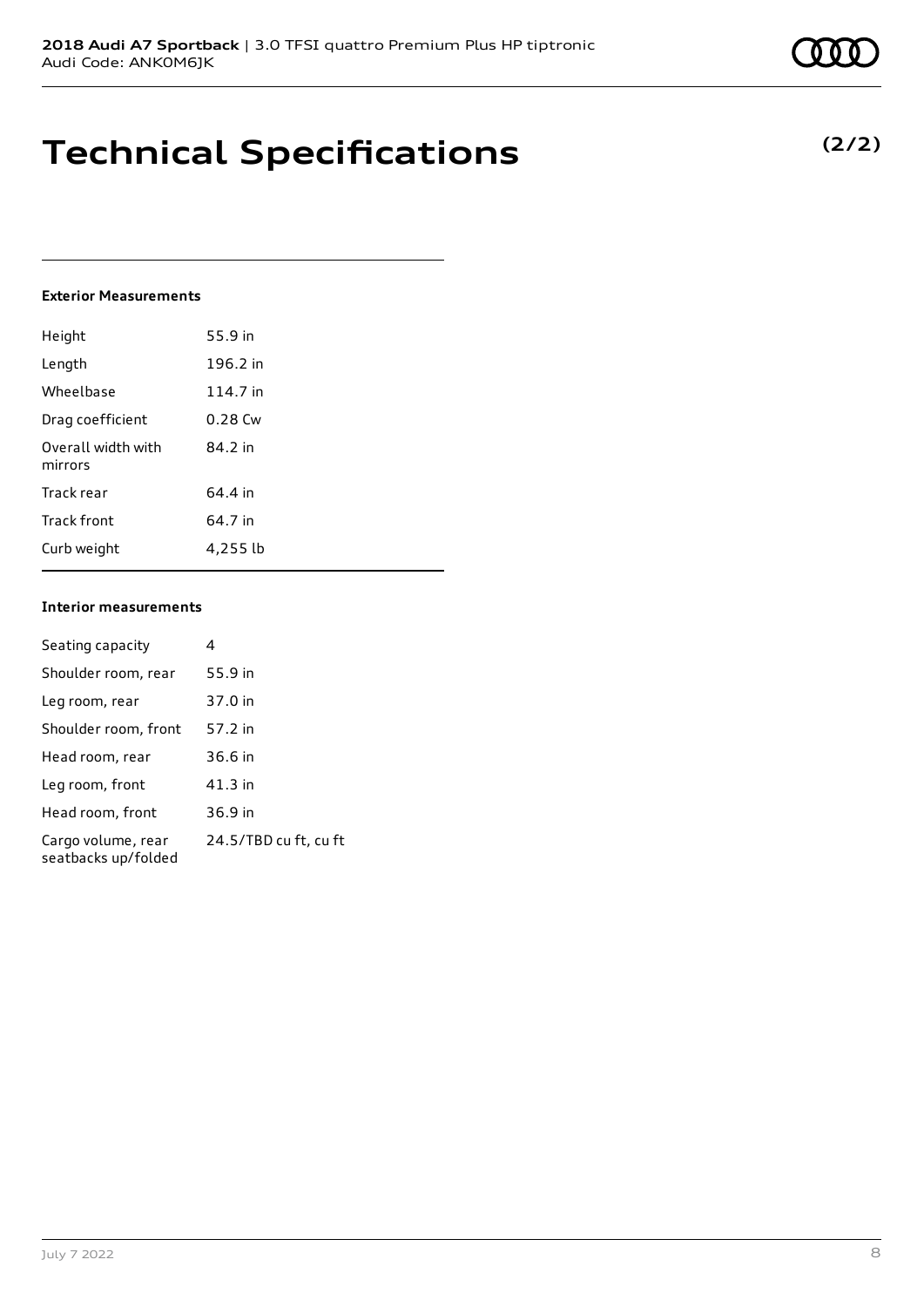### **Consumption- and emission**

#### **Consumption by NEDC**

| urban       | 20 mpg   |
|-------------|----------|
| extra-urban | 29 mpg   |
| combined    | $23$ mpg |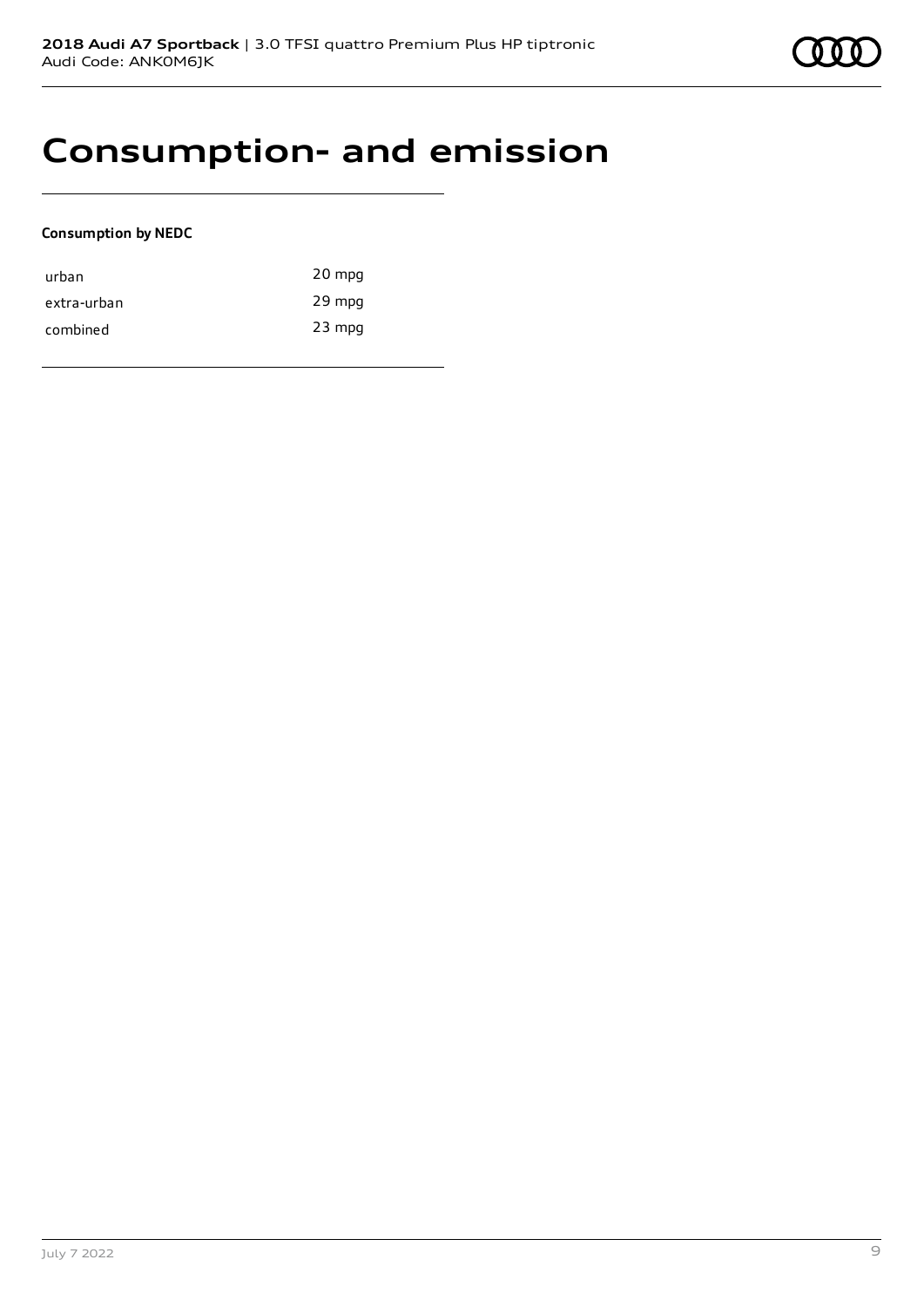### **Contact**

Dealer **Audi Manhattan**

800 11th Ave 10019 New York NY

Phone: +12125158200 FAX: 2125158272

www: [https://www.audimanhattan.com](https://www.audimanhattan.com/)